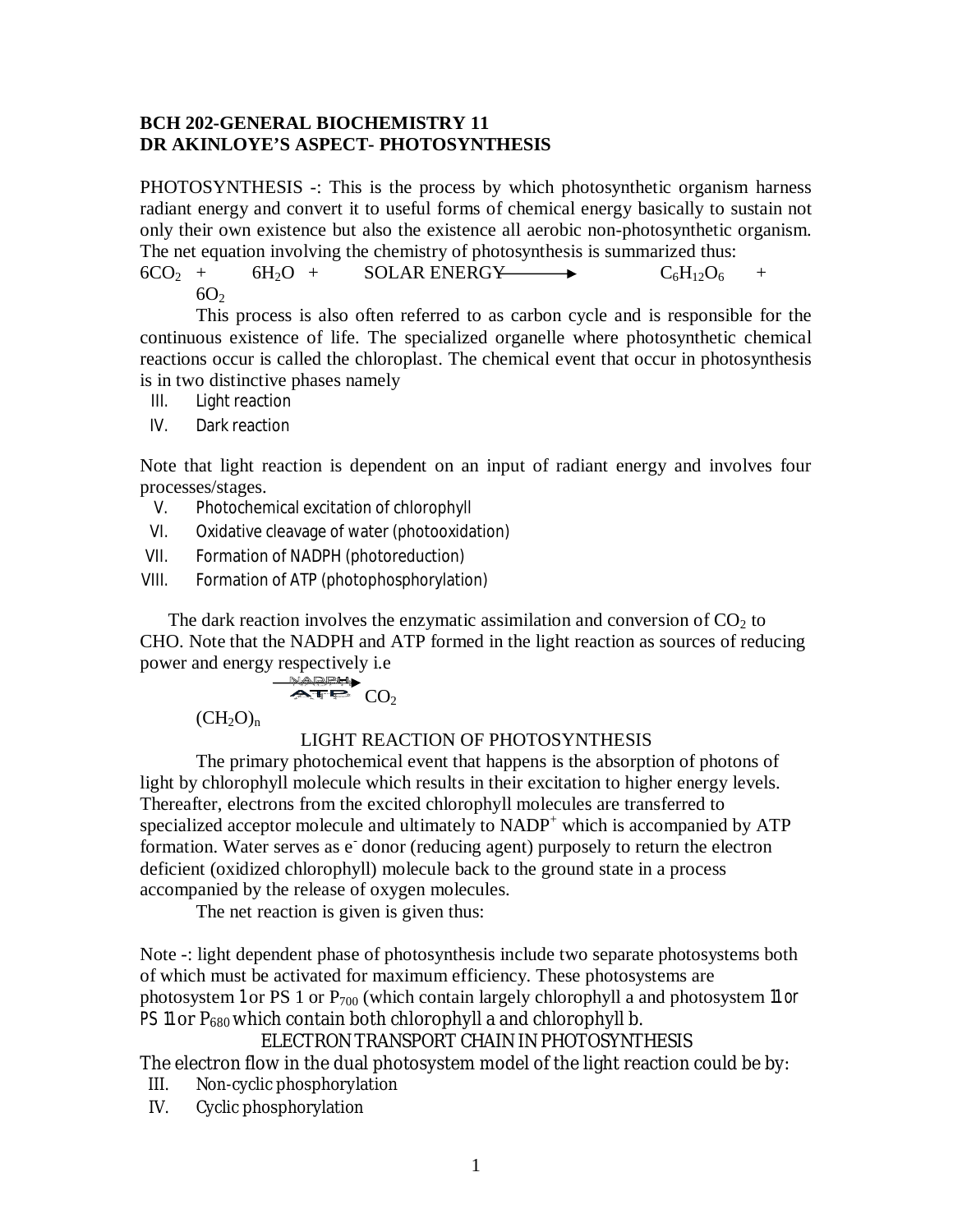In non-cyclic phosphorylation, the electron flow from one photosystem is associated with ATP production while the electron flow from the other is associated with NADPH production. However, the conventional and normal mode of operation is non-cyclic flow, though the chlorophyll can shift to cyclic mechanism under certain conditions. The processes of non-cyclic phosphorylation are considered in three segments thus:

- d) PS 11 -: It involves the production of oxygen. No intermediate is involved. It is assumed that photooxidation of water occur to give  $O_2$  and  $H<sup>+</sup>$ .
- e) PS 11 to P<sub>700</sub>-: Electrons from photosystem 11 enters the pathway reminiscent of that in mitochondria. At least one molecule of plastoquinone and oxidized  $P_{700}$ , there exist at least three different electron carriers namely cytochrome b, which is an iron-sulphur (Fe-S) protein, cyt-f and plastocyanin with one atom of copper (Cu).
- f) REDUCTION OF NADP+ -: The intermediate electron acceptor from  $P_{700}$  is chlorophyll a, which passes the electron to membrane bound (FeS) protein, then to (FeS)<sub>2</sub> ferredoxins. Finally, electron flow via flavoprotein to NADP+.

There exist some similarities between the processes of oxidative phosphorylation and photophosphorylation and these are;

- 6. Oligomycin anf phlorhizin are inhibitor of both electron and phosphorylation
- 7. Antimycin A blocks the oxidation of b-type cytochrome
- 8. The same lipophylic phenols (e.g 2,4-dinitrophenol) acts as an uncoupler.
- 9. All inhibitors of electron transport prevents phosphorylation.
- 10. Both processes depend upon the integrity of the membrane

The flow of electrons in the photosystem model of light reaction is shown below

# DARK REACTION (FIXATION OF CO2)

The dark reaction is summarized by this equation

The conversion of  $CO<sub>2</sub>$  to simple sugar is through Calvin Cycle. The first reaction of this cycle is the conversion of ribulose-1,5-bisphosphate to two molecules of 3-phosphoglyrate molecules and it is catalyzed by the enzyme ribulose-1,5 phosphocarboxylase (RUBISCO)

The synthesis of hexose sugar from 3PG is achieved by the concerted actions of enzymes of glycolysis and those of pentose phosphate pathway as summarized by Calvin-Benson\_Bassham Scheme shown below.

# NET REACTION:

The reaction is regulated by the action of RUBISCO whose activity is inhibited by fructose-1,6-bisphosphate and activated by fructose-6-phosphate.